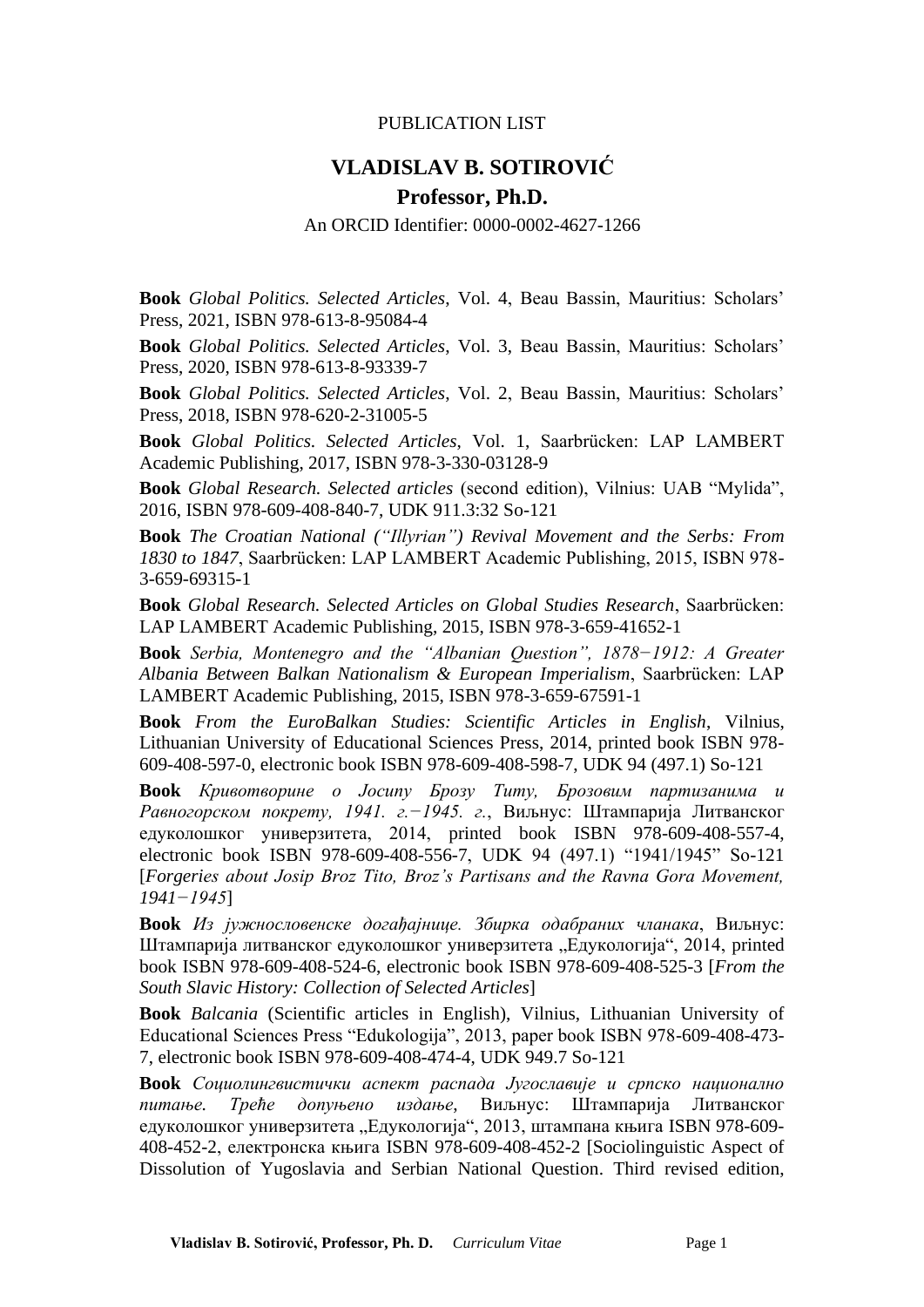Vilnius: Lithuanian University of Educational Sciences Press "Edukologija", printed book ISBN 978-609-408-452-2, electronic book ISBN 978-609-408-452-2]

**Book** *Emigration, Refugees and Ethnic Cleansing: The Death of Yugoslavia, 1991−1999*, Saarbrücken: LAP LAMBERT Academic Publishing, 2013, ISBN 978- 3-659-39196-5

**Book** *Emigration, Refugees and Ethnic Cleansing: The Death of Yugoslavia, 1991−1999 (second edition)*, Vilnius: Lithuanian University of Educational Sciences Press "Edukologija", 2013, paper book ISBN 978-609-408-433-1, electronic book ISBN 978-609-408-434-8, UDK 325.2 (497.1) So-121

**Book** *Огледи из југославологије*, Виљнус, Штампарија Литванског едуколошког универзитета "Едукологија", 2013, ISBN 978-609-408-387-7, UDK 327 (497.1) So-121 [*Essays from Yugoslavology*, Vilnius: Vilnius, Lithuanian University of Educational Sciences Press "Edukologija", 2013, ISBN 978-609-408-387-7, UDK 327 (497.1) So-121]

**Book** *From the Balkan History of Diplomacy and Politics* (Scientific articles in English), Vilnius, Lithuanian University of Educational Sciences Press "Edukologija", 2013, ISBN 978-609-408-373-0, UDK 949.71So-121

**Book** *Creation of the First Yugoslavia: How the Kingdom of Serbs, Croats and Slovenes was Established in 1918*, Saarbrücken: LAP LAMBERT Academic Publishing, 2012, ISBN 978-3-659-27922-5

**Book** *На одру титографије* (збирка чланака), Виљнус, Штампарија Литванског едуколошког универзитета "Едукологија", 2012, ISBN 978-609-408-241-2, UDK 940.53(497) So-121 [*On the Qataphalque of Titography*, collection of articles, Vilnius, Lithuanian University of Educational Sciences Press "Edukologija", 2012, ISBN 978-609-408-241-2, UDK 940.53(497) So-121]

**Book** *Srpski komonvelt* [Serbian Commonwealth], Vilnius, Vilnius Pedagogical University Press, 2011, ISBN: 978-609-408-206-1

**Book** *Социолингвистички аспект распада Југославије и српско национално питање* [Sociolinguistic Aspect of Dissolution of Yugoslavia and Serbian National Question], Нови Сад-Србиње, Добрица књига, 2007, ISBN 978-86-83587-20-9, CIP-Каталогизација у публикацији. Библиотека Матице српске, Нови Сад, COBISS.SR-ID 227788807

**Book** *Creation of the Kingdom of the Serbs, Croats and Slovenes, 1914–1918*, Vilnius University Press, Vilnius 2007, ISBN 978–9955–33–068–4

**Book** *Balcanica, Serbica, Yugoslavica*, Vilnius University Press, Vilnius 2007, ISBN 978–9986–19–995–3 (selected articles)

**Book** *Социолингвистички аспект распада Југославије и српско национално питање*, [Sociolinguistic Aspect of Dissolution of Yugoslavia and Serbian National Question], Vilnius University Press, Vilnius 2006, ISBN 9986–19–967–0

**Book** *Lingvistički model definisanja srpske nacije Vuka Stefanovića Karadžića i projekat Ilije Garašanina o stvaranju lingvistički određene države Srba* [Linguistic model of Definition of Serbian Nation by Vuk Stefanović Karadžić and the Project about Creation of Linguistically Understood Serbian National State by Ilija Garašanin], Ph.D. Dissertation, Vilnius University Press, Vilnius 2006, ISBN 9986– 19–917–4

**Book chapter** "The European Union and the European Identity", Vida Savonikaitė (ed.), *Savas ir kitas. Šiuolaikiniais požiūriais* [Contemporary Approaches to the Self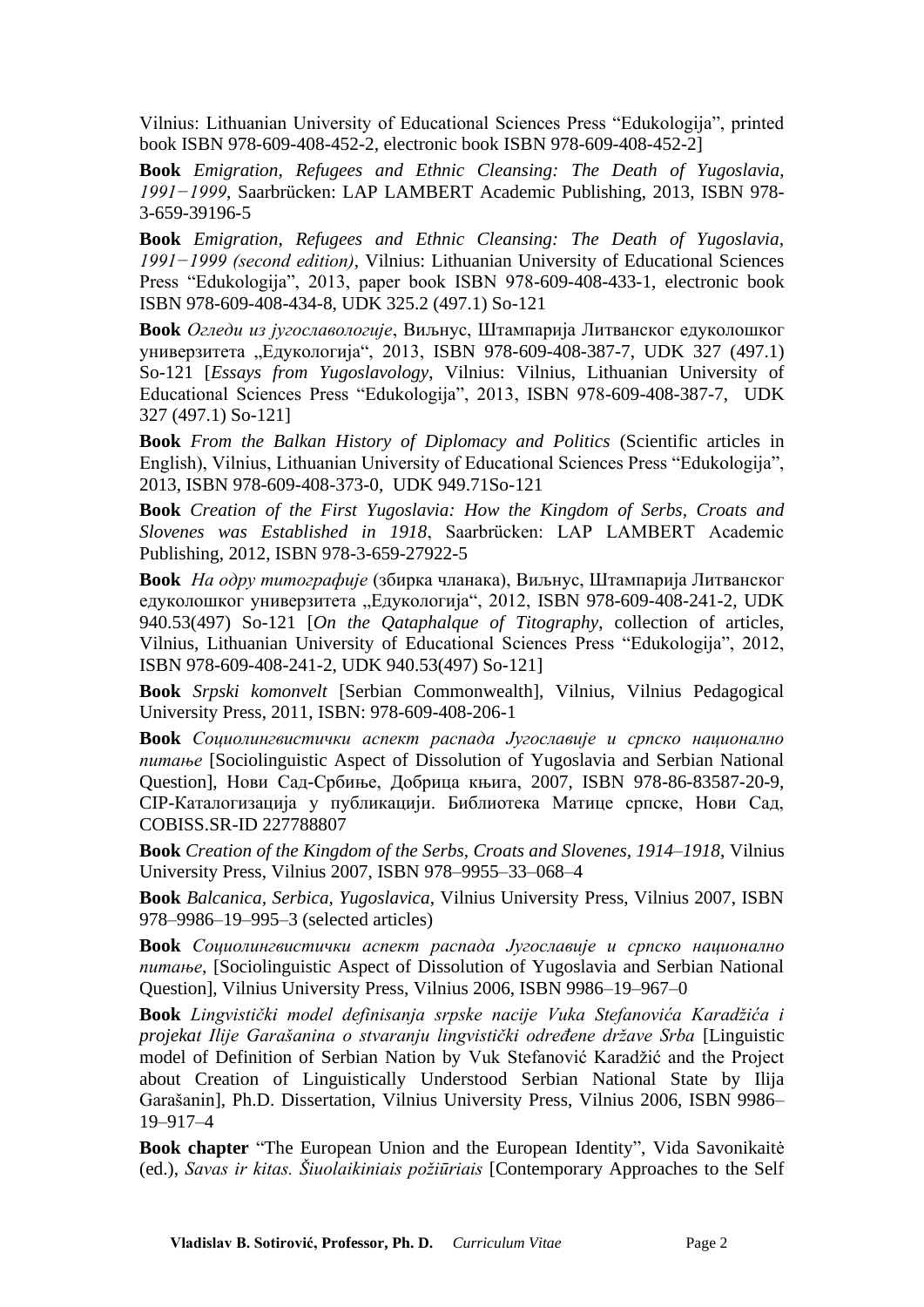and the Other], Vilnius: Lithuanian Institute of History Press, 2014, ISBN 978-9955- 847-80-9, pp. 99−121

Article "Did the Cold War Ever Really End?", *IJO-International Journal of Social Science and Humanities Research*, Vol. 3, Issue 10, October 2020, India, pp. 1−8, http://ijojournals.com

**Article** "A Nature of the US and the American Foreign Policy", *Vojno delo* (*Military Affairs*), Interdisciplinary Scientific Theoretical Journal, International edition, Vol. 71, Issue 5, 2019 (July-August 2019), ISSN 0042-8426, Ministry of Defence of the Republic of Serbia, Belgrade, Serbia, pp. 54−62

Article "Hrvatska stranka prava i pitanje jezika u Dalmaciji od 1903. godine do stvaranja hrvatsko-srpske koalicije 1906. godine", *Vojno delo* (*Military Affairs*), Interdisciplinarni naučno-teorijski časopis (*Military Affairs*, Interdisciplinary Scientific Theoretical Journal), Regionalno izdanje (Regional edition), No. 3, 2019 (April-May 2019), Ministarstvo odbrane Republike Srbije (Ministry of Defence of the Republic of Serbia), Belgrade, Serbia, pp. 342−373

Article "Fragility of Belarussian National Identity", Vojno delo (Military Affairs), Interdisciplinary Scientific Theoretical Journal, International edition, Vol. 70, Issue 8, 2018 (November-December 2018), ISSN 0042-8426, Ministry of Defence of the Republic of Serbia, Belgrade, Serbia, pp. 24−37

**Article** "The 1836/1844 Project of Resolving the 'Serbian Question'", *Serbian Studies: Journal of the North American Society for Serbian Studies*, Vol. 29, ISSN 0742-3330, 2018, Slavica Publishers, Indiana University, Bloomington, USA, pp. 1−23

Article "The Fundamental Misconception of the Balkan Ethnology: The .Illyrian' Theory of the Albanian Ethnogenesis", *American Hellenic Institute Foundation Policy Journal*, Vol. 9, Spring 2018, 1−12, online: http://www.ahifworld.org/journalissues/volume-9-winter-2017-2018

Article "A New Age of Global Security: The , Ukrainian Question' and , Kosovo Precedent'", *Vojno delo* (*Military Affairs*), Interdisciplinary Scientific Theoretical Journal, International edition, Vol. 69, Issue 4, 2017 (May-June 2017), ISSN 0042- 8426, Ministry of Defence of the Republic of Serbia, Belgrade, Serbia, pp. 176−211

Article "Prva posthladnoratovska ,humanitarna intervencija" – Vukovar 1991" ("The First Post-Cold War 'Humanitarian Intervention' – Vukovar 1991"), *Vojno delo*, Interdisciplinarni naučno-teorijski časopis (*Military Affairs*, Interdisciplinary Scientific Theoretical Journal), Regionalno izdanje (Regional edition), No. 3, 2017, ISSN 0042-8426, Ministarstvo odbrane Republike Srbije (Ministry of Defence of the Republic of Serbia), Belgrade, Serbia, pp. 435−451

Article "Прва постхладноратовска 'хуманитарна интервенција'-Вуковар 1991" ("The First Post-Cold War 'Humanitarian Intervention' – Vukovar 1991"), *Зборник о Србима у Хрватској* (*Review of the Serbs in Croatia*), Vol. 11, Serbian Academy of Sciences and Art, Belgrade, Serbia, 2017, ISSN 0353-5967, pp. 111−128

**Article** "An Alternative View on the Destruction of the Former Yugoslavia in the 1990s", *Serbian Studies Research*, Vol. 8, No. 1, 2017, ISSN 2217-5210, Novi Sad, Serbia, pp. 153−184

**Article** "Breaking Cliché on the Killing of Yugoslavia: A Role of Croatia", *Зборник о Србима у Хрватској* (*Review of the Serbs in Croatia*), Vol. 11, Serbian Academy of Sciences and Art, Belgrade, Serbia, 2017, ISSN 0353-5967, pp. 129−150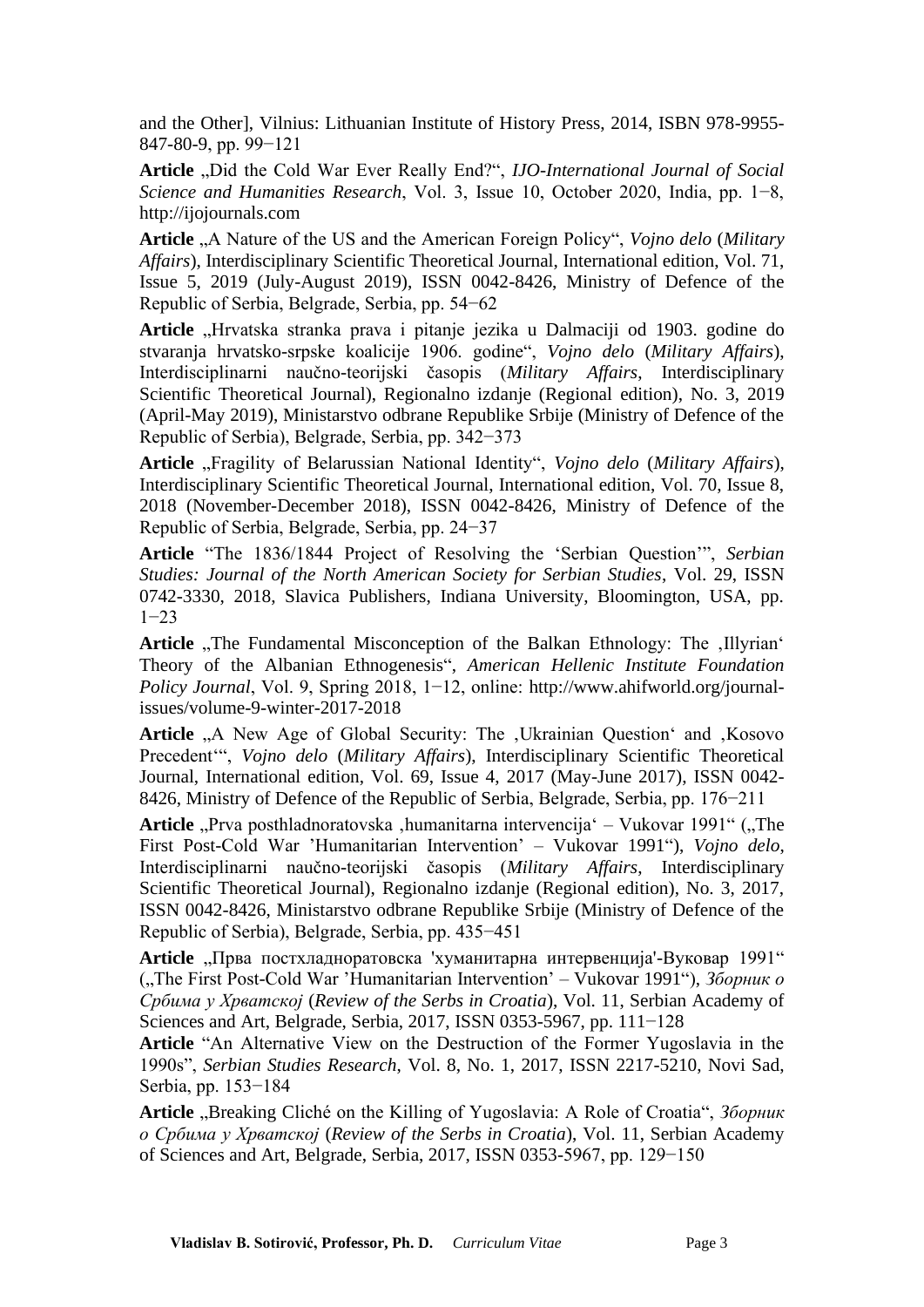Article "The Armenian Genocide: The First Modern Islamic-Jihad Ethnic Cleansing", *Journal of Security Studies and Global Politics*, Vol. 3, № 1, 2018, Islamabad, Pakistan, online: http://sciplatform.com/journals, ISSN (online) 2519-9609, ISSN (online) 2519-9707, pp. 121−125

Article "International Systems of States and Global Security Models", *Journal of Security Studies and Global Politics*, Vol. 2, № 2, 2017, Islamabad, Pakistan, online: http://sciplatform.com/journals, ISSN (online) 2519-9609, ISSN (online) 2519-9707, pp. 97−102

**Article** "The Idea of Greater (United) Croatia by Pavao Ritter Vitezović: An Early-Modern Model of the National Identity and Creation of the National State of the Croato-Slavs", *Logos*, № 92, Vilnius, Lithuania, 2017, ISSN 0868-7692, pp. 92−111 and *Logos*, № 93, Vilnius, Lithuania, 2018, ISSN 0868-7692, pp. 98−108

Article "Nationalism and Territorial Claims of the Yugoslavs: Challenge to Re-Map the Balkans in the 21st century. Case Study", *Journal of Security Studies and Global Politics*, Vol. 2, № 1, 2017, Islamabad, Pakistan, online: http://sciplatform.com/journals, ISSN (online) 2519-9609, ISSN (print) 2519-9707, pp. 69−81

**Article** "The 'Ukrainian Question' and 'Kosovo Precedent'", *National Interest: Journal for National and State Issues*, Vol. 27, № 3, Belgrade: Institute for Political Studies, 2016, ISSN 1820-4996, pp. 123−144

**Article** "Велика Кнежевина Литванија и уговор у Креви 1385" ("The Grand Duchy of Lithuania and the Krevė Treaty in 1385"), *Radovi Filozofskog fakulteta. Philosophy*, University of East Sarajevo, Faculty of Philosophy, Pale, Republic of Srpska, Bosnia-Herzegovina, Vol. 18, 2016 (2017), ISSN 2490-3566, DOI 10.7251/FIZN1701125S, pp. 125−145

**Article** "Покрштавање Велике Кнежевине Литваније" ("Christianization of Great Duchy of Lithuania"), *Serbian Studies Research*, Vol. 7, No. 1, 2016, ISSN 2217- 5210, Novi Sad, Serbia, pp. 153−165

Article "Хрватска 'правашка' хисториографија и Срби" ("Croatian Historiography of 'Rights' and the Serbs"), *Зборник о Србима у Хрватској* (*Review of the Serbs in Croatia*), Vol. 10, Serbian Academy of Sciences and Art, Belgrade, Serbia, 2016, ISSN 0353-5967, pp. 199−212

Article "How the Kosovo Case Can Influence a Current Ukrainian Crisis", *Journal of Security Studies and Global Politics*, Vol. 1, № 1, 2016, Islamabad, Pakistan, online: http://sciplatform.com/journals, ISSN (online) 2519-9609, ISSN (print) 2519-9707, pp. 1−8

**Article** "The Great European Powers and the Albanians in 1878: From the San Stefano Treaty to the Berlin Congress", *Homo-Societas-Technologiae*, № 1 (5), 2016, Marijampolė: College of Marijampolė, ISSN 2029-9737, pp. 32−42

**Article** "Russia's Balkan Politics: From the Politics of Pan-Slavic Reciprocity of the Tsarist Russia to the 'Realpolitik' of the Republic of Gazprom Russia", *Српска политичка мисао* (*Serbian Political Thought*), Vol. 51, № 1, 2016, Belgrade: Institute for Political Studies, ISSN 0354-5989, pp. 83−109

**Article** "Критичка анализа 'Случаја Рачак' (15. јануар 1999. године)" ("The Critical Analysis of the 'Račak Case' (January 15th, 1999))", *Serbian Studies Research*, Vol. 6, No. 1, 2015, ISSN 2217-5210, Novi Sad, Serbia, pp. 243−261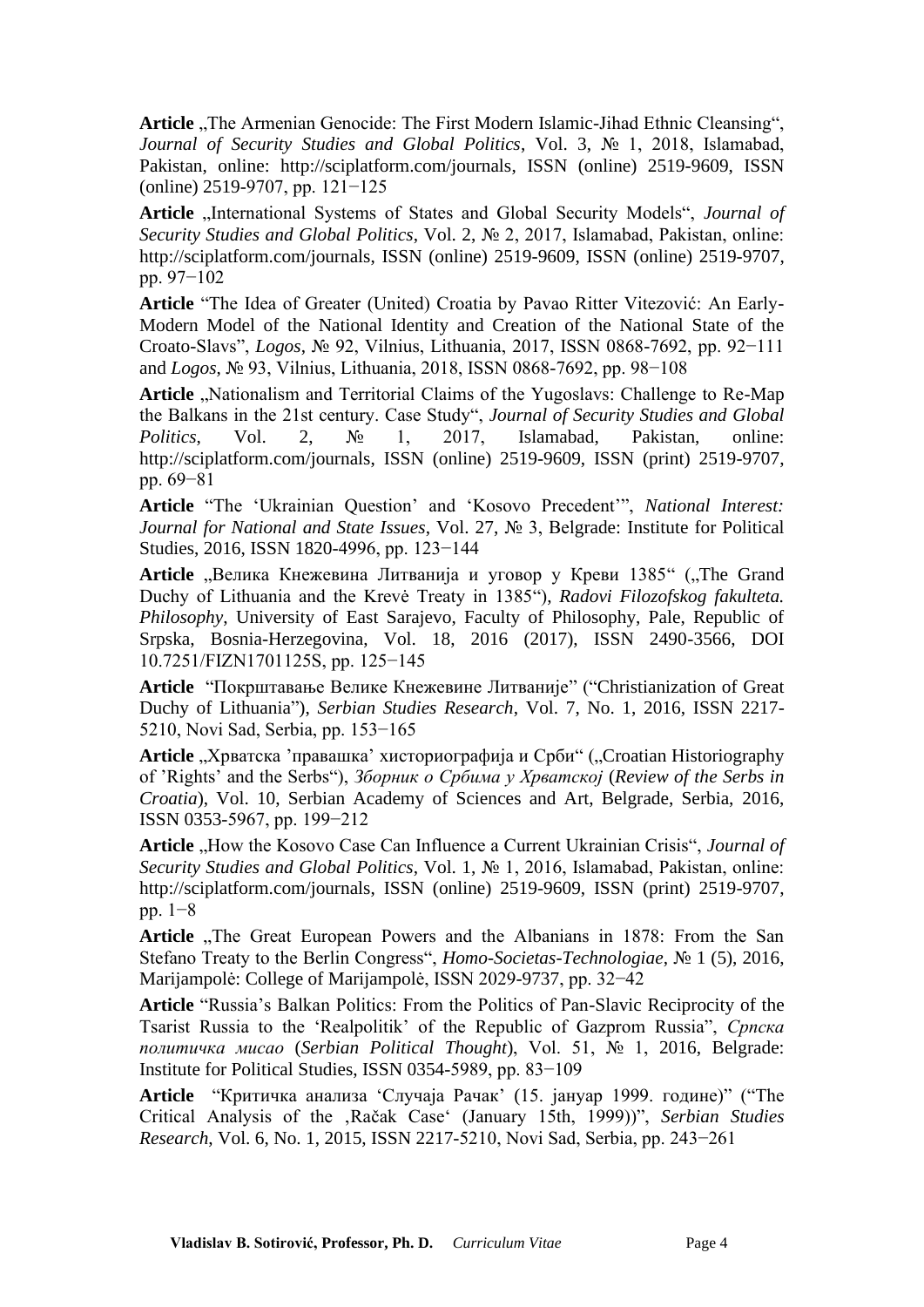**Article** "Who are the Albanians? The Illyrian Anthroponomy and the Ethnogenesis of the Albanians – A Challenge to Regional Security", *Serbian Studies: Journal of the North American Society for Serbian Studies*, Vol. 26, 2012, № 1−2, ISSN 0742-3330, 2015, Slavica Publishers, Indiana University, Bloomington, USA, pp. 45−76

**Article** "Separatism in Kosovo-Metohija and the Caucasus: Similarities and Differences", *Serbian Studies: Journal of the North American Society for Serbian Studies*, Vol. 26, 2012, № 1−2, ISSN 0742-3330, 2015, Slavica Publishers, Indiana University, Bloomington, USA, pp. 107−117

**Article** "Yugoslavia's Hidden History: Partisan-Ustashi Collaboration in the World War II (1941−1945)", *History Research*, Vol. 3, No. 1, 2015, pp. 9−24, ISSN (print): 2376-6700, ISSN (online): 2376-6719, DOI: 10.11648/j.history.20150301.12, Science Publishing Group, USA

**Article** "Anti-Serbian Collaboration Between Tito's Partisans and Pavelić's Ustashi in World War II", *Balkan Studies*, Vol. 49, 2014 (2015), ISSN (print) 0005-4313, ISSN (online) 2241-1674, Thessaloniki, Greece, pp. 113−156

**Article** "The NATO's World Order, the Balkans and the Russian National Interest", *International Journal of Politics & Law Research*, Sciknow Publications Ltd., Vol. 3, № 1, 2015, New York, NY, USA, ISSN 2329-2253 (print), ISSN 2329-2245 (online), pp. 10−19 (www.sciknow.org)

**Article** "Saradnja Brozovih partizana i Pavelićevih ustaša u drugom svetskom ratu na teritoriji Nezavisne države Hrvatske" ("Collaboration between Broz's partisans and Pavelić's ustashi in the WWII on the territory of the Independent State of Croatia"), *Serbian Studies Research*, Vol. 5, No. 1, 2014, ISSN 2217-5210, Novi Sad, Serbia, pp. 119−144

**Article** "Прилог проучавању феномена политолингвистичког аспекта нестанка СФР Југославије", *Political Review: Magazine for Political Science, Communications and Applied Politics*, Vol. 41, № 3, Belgrade: Institute for Political Studies, 2014, ISSN 1451-4281, pp. 51−89

**Article** "The Idea of Pan-Slavic Ethnolinguistic Kinship and Reciprocity in Dalmatia and Croatia, 1477−1683", *Politikos mokslų almanachas* (*Political Science Almanack*), № 15, 2014, ISSN 2029-0225, e-ISSN 2335-7185, Kaunas, Lithuania, pp. 175−187

**Article** "The 'Fair Trade' Movement and the European Union", *Open Journal of Social Science Research*, Sciknow Publications Ltd., Vol. 2, № 4, 2014, New York, NY, USA, ISSN 2328-5001 (print), ISSN 2328-501X (online), pp. 127−132 (www.sciknow.org)

**Article** "The 1917 Corfu Declaration and its Importance for the Creation of the Kingdom of Serbs, Croats and Slovenes in 1918", *The South Slav Journal*, Vol. 33, № 1−2, London−Belgrade: The South-Slav Research and Study Centre in London−The Anglo−Serbian Society in Belgrade, 2014, ISSN 0141-6146, pp. 7−35

**Article** "Turkey, Greece, Italy and Security in the Mediterranean Sea Area", *Journal of Global Peace and Conflict*, American Research Institute for Policy Development, Vol. 2, No. 1, 2014, ISSN 2333-5858 (online), ISSN 2333-584X (print), pp. 53−83

**Article** "The 1917 Corfu Declaration and its Importance for the Creation of the Kingdom of Serbs, Croats and Slovenes in 1918", *National Interest: Journal for National and State Issues*, Vol. 20, № 2, Belgrade: Institute for Political Studies, 2014, ISSN 1820-4996, pp. 41−76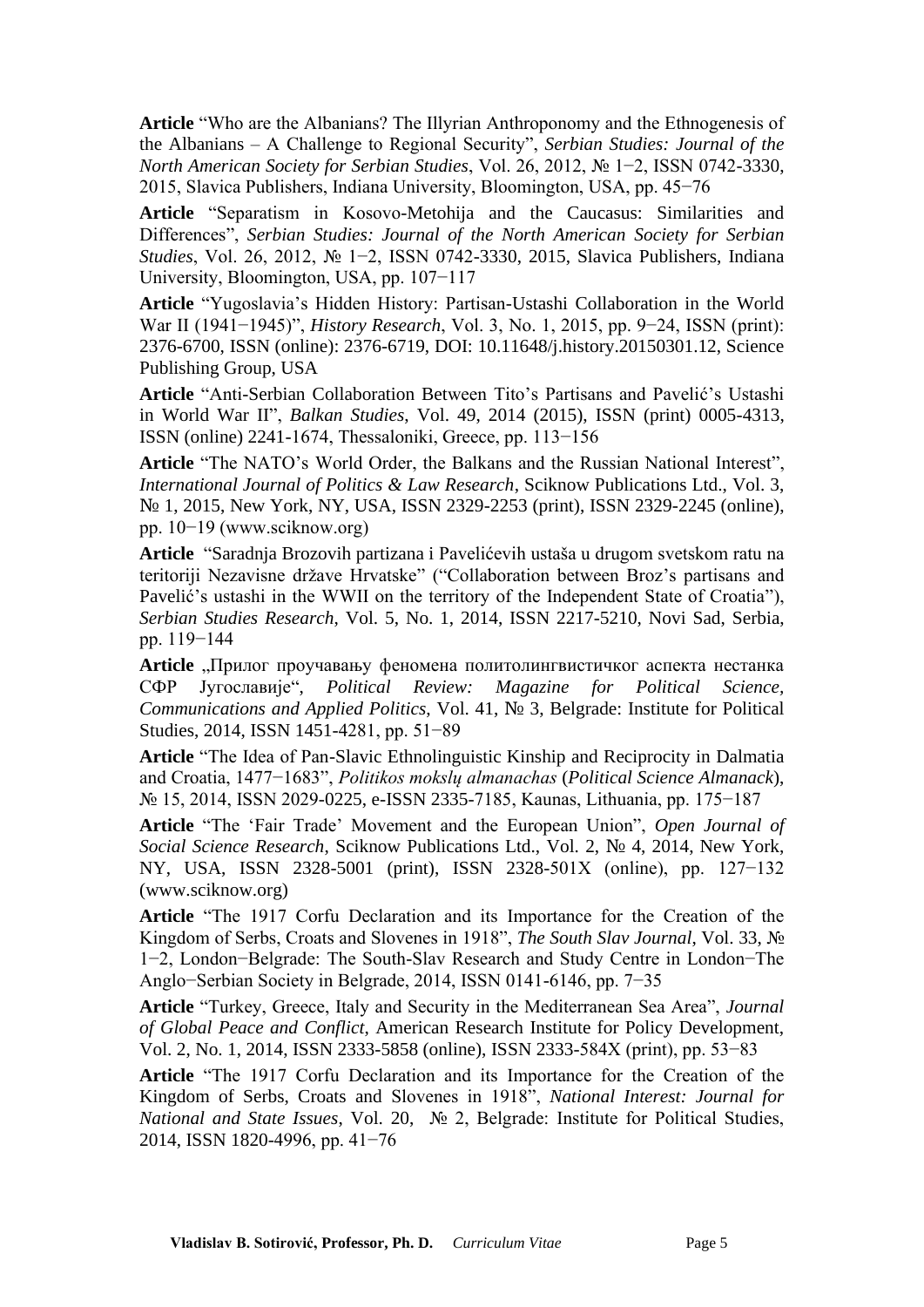**Article** "The European Union and The European Identity", *Advances in Sociology*, American V-King Scientific Publishing, Vol. 1, № 1, 2014, pp. 31−38 (www.vkingpub.com)

**Article** "The Serbian Patriarchate of Peć in the Ottoman Empire: The First Phase (1557−94)", *Serbian Studies: Journal of the North American Society for Serbian Studies*, Vol. 25, 2011, № 2, ISSN 0742-3330, 2014, Slavica Publishers, Indiana University, Bloomington, USA, pp. 143−167

**Article** "Kosovo & Metohija: Ten Years After The 'March Pogrom 2004'", *Српска политичка мисао* (*Serbian Political Thought*), Vol. 43, № 1, Belgrade: Institute for Political Studies, 2014, ISSN 0354-5989, pp. 267−283

**Article** "The Great Economic Depression in the Weimar Republic, 1929−1933", *Economics*, 3 (1), pp. 1–8, published online on March 10<sup>th</sup>, 2014 (http://www.sciencepublishinggroup.com/journal/paperinfo.aspx?journalid=177&doi =10.11648/j.eco.20140301.11), doi: 10.11648/j.eco.20140301.11, Science Publishing Group, USA

**Article** "Босански језик и његова инаугурација: Судбина бившег српскохрватског или хрватскосрпског језика", *Sustainable Multilingualism*, № 3, 2013, ISSN 2335-2019, e-ISSN 2335-2027, Vytautas Magnus University, Kaunas, Lithuania, pp. 47−61

**Article** "Хрватска 'правашка' историографија и Срби" ("Croatian Historiography of 'Rights' and the Serbs"), *Serbian Studies Research*, Vol. 4, No. 1, ISSN 2217- 5210, 2013, Novi Sad, Serbia, pp. 173−188

**Article** "О етничком идентитету *српскохрватског* или *хрватскосрпског* језика" ("About Ethnic Identity of the *Serbocroatian* or *Croatoserbian* Language"), *Зборник Матице српске за славистику/Review of Slavic Studies by Matica Srpska*, 84, ISSN 0352–5007/UDC 821.16+811.16 (05), Novi Sad, Serbia, 2013, pp. 141–158

**Article** "Kosovo and the Caucasus: A Domino Effect", *Српска политичка мисао*  (*Serbian Political Thought*), Vol. 41, № 3, Belgrade: Institute for Political Studies, 2013, ISSN 0354-5989, pp. 231−241

**Article** "National Identity: Who Are the Albanians? The Illyrian Anthroponymy and the Ethnogenesis of the Albanians", *History Research*, 1 (2), pp. 5−24, published online on September  $30<sup>th</sup>$ ,  $2013$  (http://www.sciencepublishinggroup.com/j/history), doi: 10.11648/j.history.20130102.11, Science Publishing Group, USA

**Article** "The Boundaries of Štokavian Dialect as the Borders of United National State of Ethno-Linguistic Serbs", *Sustainable Multilingualism*, № 2, 2013, ISSN 2335- 2019, e-ISSN 2335-2027, Vytautas Magnus University, Kaunas, Lithuania, pp. 45−59

**Article** "Kosovo and the Caucasus: A Domino Effect" (Paper's online presentation: http://www.scieconf.com/actual-conferences-and-papers/?pa=9&cmd=det) presented at virtual Scientific Conference, Section 9: Art, Religion, History, Culturology, Philosophy, June 10−15<sup>th</sup>, 2013

**Article** "Kolizijos Pietričių Europoje: Tarptautiniai santykiai, užsienio jėgų interesai ir 'Albanų klausimas'" ("Collisions in South-East Europe: International Relations, Interests of Foreign Powers and 'Albanian Question'"), *Politikos mokslų almanachas*  (*Political Science Almanack*), № 11, 2012, ISSN 2029-0225, e-ISSN 2029-8862, Kaunas, Lithuania, pp. 7−33

**Article** "The Memorandum (1804) by the Karlovci Metropolitan Stevan Stratimirović", *Serbian Studies: Journal of the North American Society for Serbian*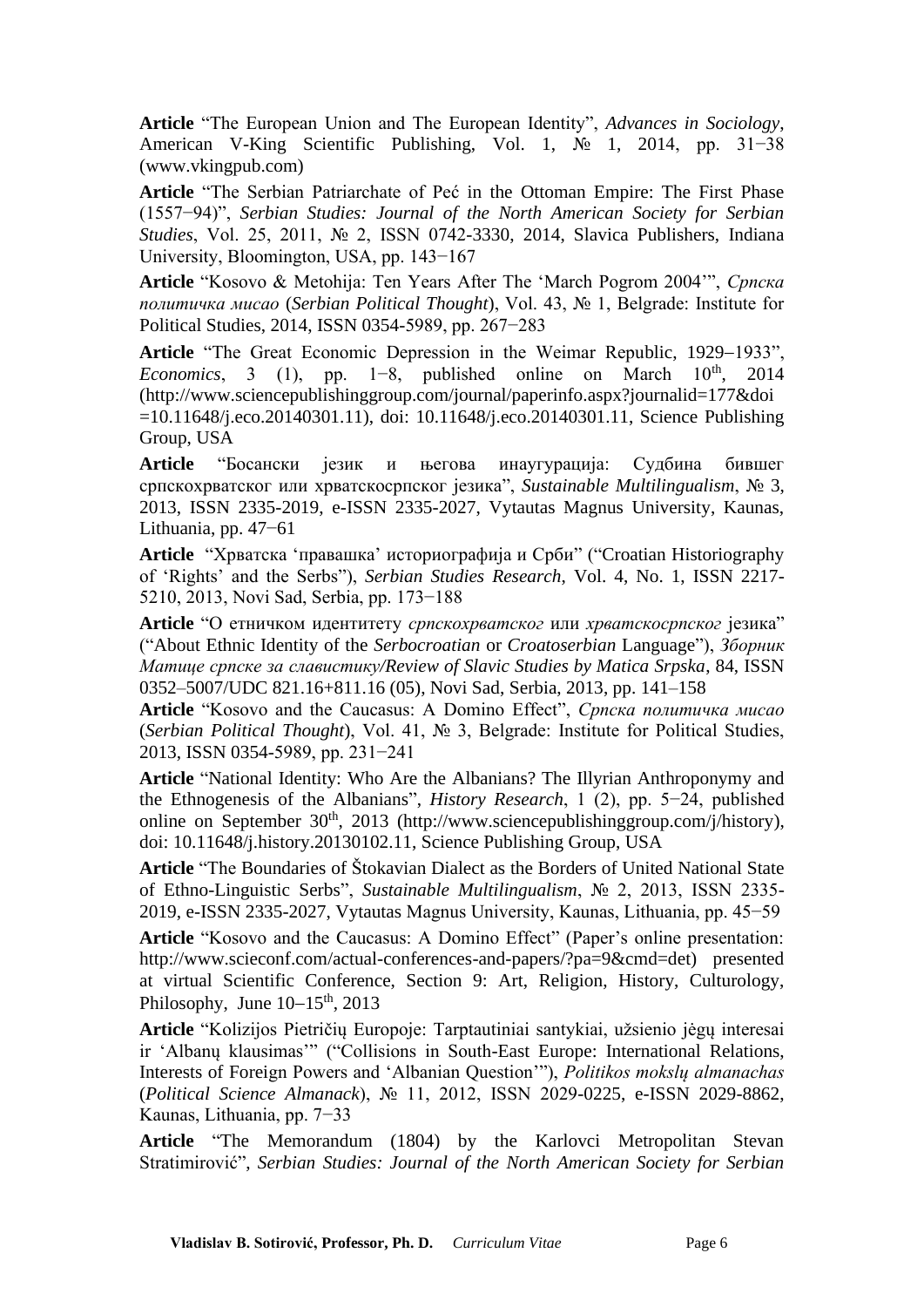*Studies*, Vol. 24, 2010, № 1−2, ISSN 0742-3330, 2012, Slavica Publishers, Indiana University, Bloomington, USA, pp. 27−48

**Article** "Hrvatsko-srpski sporovi oko jezika i pisma u Trojednici od Revolucije 1848./1849. g. do zasedanja Hrvatsko-slavonskog Sabora 1861. g.", Tošović Branko, Wonisch Arno (eds.), *Die serbische Sichtweise des Verhältnisses zwischen dem Serbischen, Kroatischen und Bosniakischen*, I/4, ISBN 978-3-9503053-3-3, Novi Sad: Institut für Slawistik der Karl-Franzens-Universität Graz−Beogradska knjiga, 2012, pp. 503−523

**Article** "Антисрпски карактер Комунистичке партије Југославије" ("Anti-Serbian Character of the Comunist Party of Yugoslavia"), *Serbian Studies Research*, Vol. 3, No. 1, ISSN 2217-5210, 2012, Novi Sad, Serbia, pp. 73−88

**Article** "Disintegration of Ex-Serbo-Croat Language: Boshnjak Identity and Bosnian Language", *Research in multilingualism: selected papers* [electronic publication] (Nemira Mačianskienė, ed.), Kaunas : Vytauto Didžiojo universitetas, 2012, ISBN 9789955127840, pp. 20−27

**Article** "Vuk, Hrvati i Dubrovnik" ("Vuk, Croats and Dubrovnik"), *Serbian Studies Research*, Vol. 2, No. 1, ISSN 2217-5210, 2011, Novi Sad, Serbia, pp. 111−125

Article "Macedonia between Greek, Bulgarian, Albanian and Serbian national Aspirations, 1870−1912", *Serbian Studies: Journal of the North American Society for Serbian Studies*, Vol. 23, 2009, № 1, ISSN 0742-3330, 2011, Slavica Publishers, Indiana University, Bloomington, USA, pp. 17−40

**Article** "Serbia's Diplomatic Preparations for the Creation of the First Balkan Alliance, 1861−1864,", *Zgodovinski časopis/Historical review*, 65, 1–2 (143), ISSN 0350–5774, 2011, pp. 88–103, Ljubljana, Slovenia

Article "Serbia's Diplomatic Preparations for the Creation of the First Balkan Alliance, 1861–64", *Serbian Studies: Journal of the North American Society for Serbian Studies*, Vol. 22, 2008, № 1, ISSN 0742-3330, 2010, Slavica Publishers, Indiana University, Bloomington, USA, pp. 65−82

Article ..Shaping Modern Serbian Ethnolinguistic Nation and National State-Building in the First Half of the 19th c.", Proceedings of the 4th International Conference "Nation and Language: Modern Aspects of Socio-Linguistic Development", ISSN 2029-0497, Kaunas: Technologija, 2010, pp. 92−96

Article "The Multiparty Elections in Serbia in 1990", *Politikos mokslų almanachas* (*Political Science Almanack*), Vytauto Didžiojo universiteto leidykla, Kaunas, Lithuania, Vol. 6, 2009, ISSN 2029−0225, pp. 7−24

Article "'Fair Trade' and the European Union", *EastBordNet Working Papers*, webpage:

http://www.eastbordnet.org/working\_papers/open/documents/Sotirovic\_Fair\_Trade\_1 00507.pdf

**Article** "The Multy-Party Elections in Serbia in 1990", *Zgodovinski časopis/Historical review*, 63, 3–4 (140), ISSN 0350–5774, 2009, pp. 426–438, Ljubljana, Slovenia

**Article** "Trafficking of the Women: A Dark Side of Globalization", in *Bridges*. Supplementary issue: Scientific volume "Social Sciences in Global World: Possibilities, Challenges and Perspectives" vol. 39, 2009, Klaipėda University, ISSN 1648-3979, pp. 287−290

**Article** "Making Boshnjak Ethnonational Identity by Creation of Bosnian Language in Bosnia & Sanžak, 1993−2007", Michal Vašečka (ed.), *Nation über alles. Processes*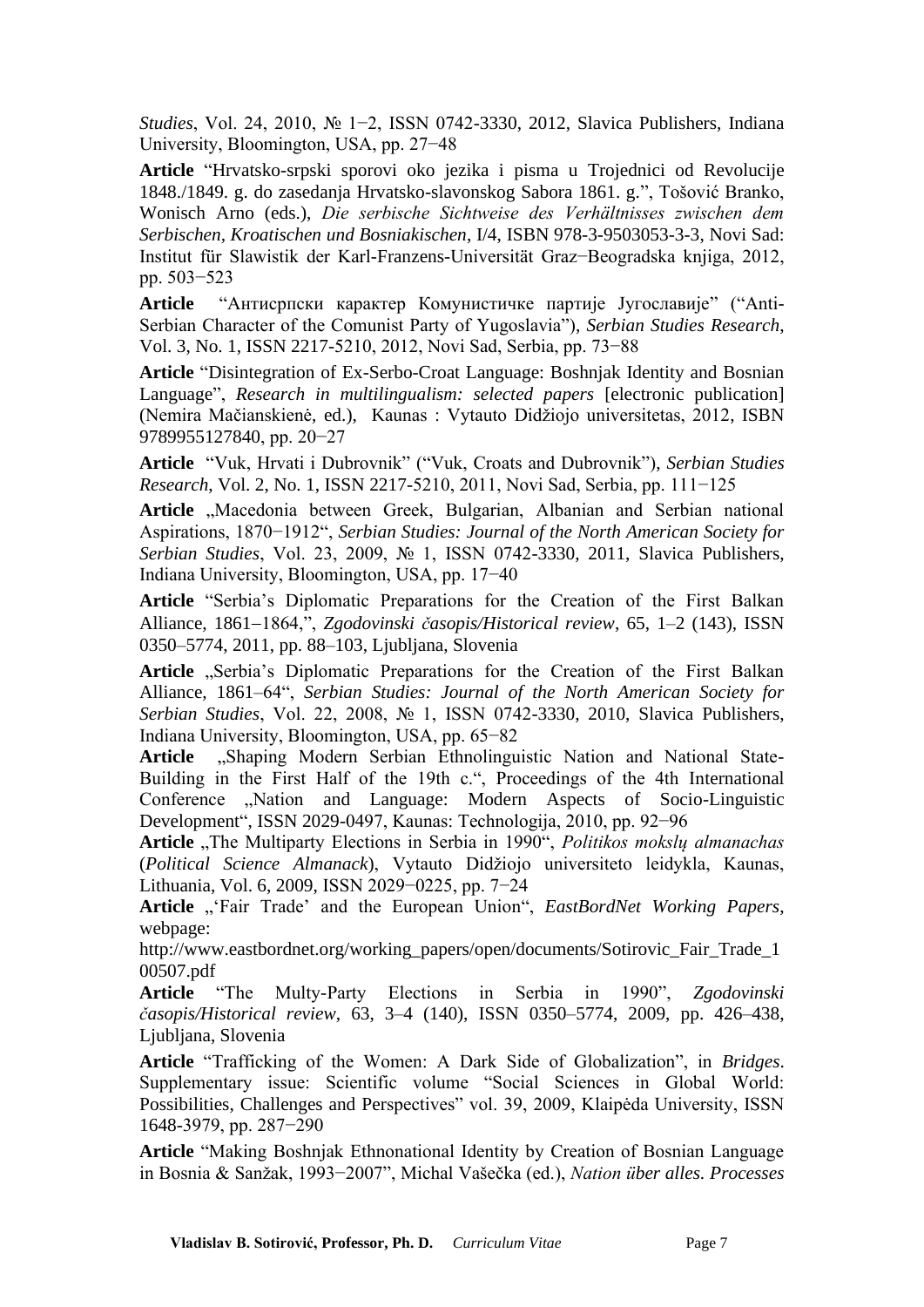*of Redefinition and Reconstruction of the Term Nation in Central Europe*, Center for the Research of Ethnicity and Culture, Bratislava 2008, ISBN: 978-80-970088-7-1, pp. 139−152

**Article** "Kosovas ir Metohija – Serbų tautos lopšys" ("Kosovo and Metochia – Cradle of Serbian Nation"), *Istorijos*, cultural journal, № 10 (37), October 2008, Vilnius, Lithuania, pp. 33−36

**Article** "The Disintegration of Serbo-Croat Language and Linguistic Policy in Bosnia-Herzegovina: Making Boshnjak Ethnonational Identity by Transformation of Regional Dialect into the Bosnian Language", *Acta Humanitarica Universitatis Saulensis*, Mokslo darbai, T. 4 (2007), Europos studijos: dialektai ir kalbos politika (Scientific works vol. 4 (2007), European studies: dialects and linguistic policy), Šiauliai, 2008, ISSN 1822-7309, pp. 121–137

**Article** "The Historical Role of the Patriarchate of Peć in Preservation of Serbian National and Cultural Identity", *Актуальнье проблемы науки в контексте православных традиций*, Сборник материалов международной научнопрактической конференции, 28−29 февраля 2008 года, Армавир, Россия, 2008 (*Actual Scientific Problems in the Context of the Orthodox Traditions*, Conference proceedings, February 28–29th, Armavir, 2008, Russian Federation), ISBN 978-5- 91153-021-5, pp. 22–25

**Article** "The European Union and The European Identity", *The Recent Development of the EU: Challenges and Experience*, The 3rd scientific volume, edited by Stasys Vaitekūnas, Ligita Šimanskienė and Tadeusz Palmowski, Klaipėda University, Faculty of Social Sciences, Regional Policy & Planning Institute–Baltic Sea Region University Network–Vilnius University, Institute of Political Sciences & International Relations, Klaipėda: Klaipėda University Press 2007, ISBN 978-9955-18-272-6, pp. 54–58

**Article** "Pitanje jezika i pisma u Dalmaciji 1903. g. i početak politike 'novog kursa'" ("A Question of the Language and Script in Dalmatia in 1903 and the Beginning of the Politics of a 'New Course'"), *Зборник Матице српске за славистику/Review of Slavic Studies by Matica Srpska*, 70, 2006, YU ISSN 0352–5007/UDK 880.1+881(05), pp. 183–194, Novi Sad, Serbia, 2006

**Article** "Уставна и законска регулатива српскохрватског језика у СФРЈ (1974– 1991)" ("Constitutional and Legislative Regulations upon Serbo-Croat Language in SFRY (1974–1991)"), in scientific journal *Наслеђе* ("Inheritance"), Faculty of Philology and Art of the University of Kragujevac, year IV, No. 6, 2007, ISSN 1820– 1768, pp. 75–87, Kragujevac, Serbia

**Article** "Kroatijos valstiečių partija" ("Croatian Peasent Party"), in *Visuotinė Lietuvių Enciklopedija* (*Universal Lithuanian Encyclopaedia*), Vol. XI, p. 117, Vilnius, 2007

**Article** "Kroatų kalba" ("Croatian Language"), in *Visuotinė Lietuvių Enciklopedija* (*Universal Lithuanian Encyclopaedia*), Vol. XI, p. 117, Vilnius, 2007.

**Article** "Russian National Interest: Between Euroatlanticist Integration and the Myth of Pan-Slavic Solidarity, Reciprocity and Brotherhood", in conference proceeding *Šiuolaikinės rusistikos teorijos ir praktikos tendencijos* (*Theoretical and Practical Tendencies in Contemporary Russian Studies*), Slavonic Center at the Humanities Science Faculty at the Klaipėda University and the Faculty of Philology and Journalism at the Russian State University of Immanuel Kant, ISBN 978–9955–18– 189–7, pp. 151–155, Klaipėda, 2007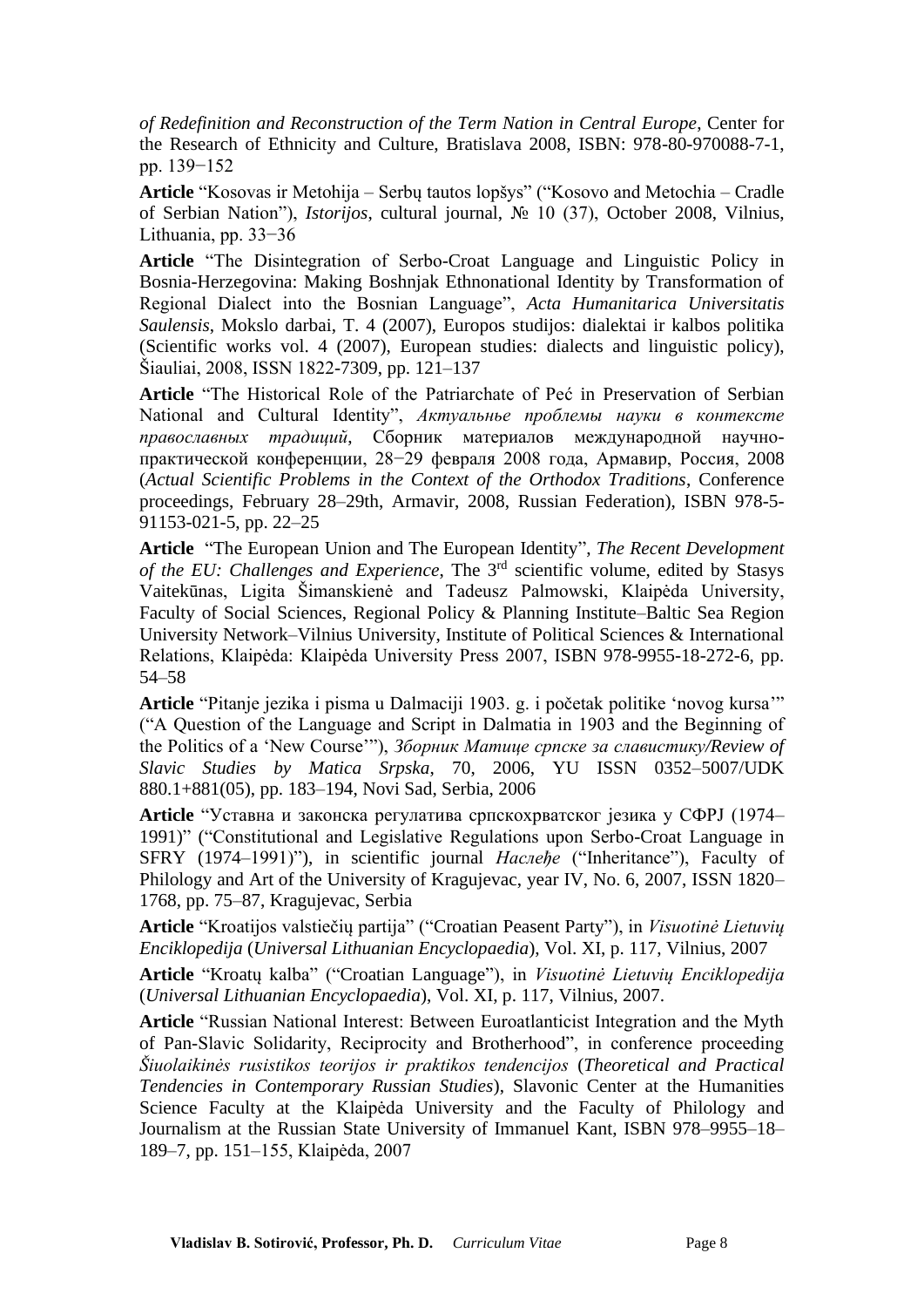**Article** "Pitanje jezika i pisma u Dalmaciji 1903. g. i početak politike 'novog kursa'" ("A Question of the Language and Script in Dalmatia in 1903 and the Beginning of the Politics of a 'New Course'"), in scientific anthology *Microlanguages, Languages and Interlanguages. Anthology in Honour of Professor Alexander Dmitrievich Dulichenko* (eds. A. Kunnapa, V. Lefeldt, S. N. Kuznetsova), Tartu University, Dept. of Slavonic Philology, ISBN 9949–11–444–6, pp. 204–213, Tartu, Estonia, 2006

**Article** "Kosovo mūšis" ("Kosovo battle"), in *Visuotinė Lietuvių Enciklopedija* (*Universal Lithuanian Encyclopaedia*), Vol. X, pp. 657–658, Vilnius, 2006

**Article** "The Croatian National Revival Movement (The "Illyrian Movement") and the Question of Language in the Phase from 1830 to 1841", in scientific journal *Наслеђе* ("Inheritance"), Faculty of Philology and Art of the University of Kragujevac, year III, No. 4, 2006, ISSN 1820–1768, pp. 101–116, Kragujevac, Serbia

**Article** "Kolizijos Pietričių Europoje: Tarptautiniai santykiai, užsienio jėgų interesai ir 'Albanų klausimas'" ("Collisions in South-East Europe: International Relations, Interests of Foreign Powers and 'Albanian Question'"), in scientific-cultural journal *Naujoji Romuva*, vol. 3 (556), pp. 42–47, October 2006/vol. 4 (557), pp. 53–58, December 2006, ISSN 1392–043X, Vilnius, Lithuania

**Article** "Srpska politička desnica i srpsko nacionalno pitanje u Trojednici krajem XIX. veka" ("Serbian Political Right and Serbian National Question in Triune Kingdom at the end of 19<sup>th</sup> c."), *Zgodovinski časopis/Historical review*, 60, 1–2 (133), ISSN 0350–5774, 2006, pp. 123–137, Ljubljana, Slovenia

**Article** "The Idea of Pan-Slavic Ethnolinguistic Kinship and Reciprocity in Dalmatian and Croatian Literature, 1477–1706", in scientific journal *Jaunųjų mokslininkų darbai/Journal of Young Scientists*, 1 (8), ISSN 1648–8776, 2006, pp. 174–178, Šiauliai University Press, Šiauliai, Lithuania

**Article** "Juodkalniečiai" ("Montenegrins"), in *Visuotinė Lietuvių Enciklopedija* (*Universal Lithuanian Encyclopaedia*), Vol. IX, p. 13, Vilnius, 2006.

**Article** "The Croatian National Revival Movement (The "*Illyrian Movement*") and the Question of Language in the Phase from 1830 to 1841", in *Second International Conference Proceedings: Nation and Language: Modern Aspects of Socio-Linguistic Development*, Kaunas University of Technology, ISBN 9955–25–040–2, pp. 219– 226, Kaunas 2006

**Article** "Kritika interpretacije filoloških stavova Vuka Stefanovića Karadžića od strane 'jugoslovenske integralističke filologije'" ("A Critique of Interpretation of Vuk Stefanović Karadžić's Philological Approaches by 'Yugoslav Integral Philology'"), *Зборник Матице српске за славистику/Review of Slavic Studies by Matica Srpska*, 68, 2005, YU ISSN 0352–5007/UDK 880.1+881(05), pp. 47–61, Novi Sad, Serbia, 2005

**Article** "Hrvatsko-srpski sporovi oko jezika i pisma u Trojednici (1848.–1861. g.)" ("Croatian-Serbian disputes concerning the language and alphabet in the Triune Kingdom, 1848–1861"), *Slavistica Vilnensis*, Kalbotyra 53 (2), 2004, ISSN 1392– 1517, pp. 87–108, Vilnius University Press, Vilnius, Lithuania, 2005

**Article** "Emigration, Refugees and Ethnic Cleansing in Yugoslavia 1991–2001 in the Context of Transforming Ethnographical Borders into National-State Borders", in *Beginnings and Ends of Emigration: Life without Borders in Contemporary World*, A collection of scholarly essays, (edited by Dalia Kuizinienė), issued by Vytautas Magnus University and The Lithuanian Emigration Institute, Kaunas: Versus Aureus, ISBN 9955-601-50-7, pp. 85–108, Lithuania, 2005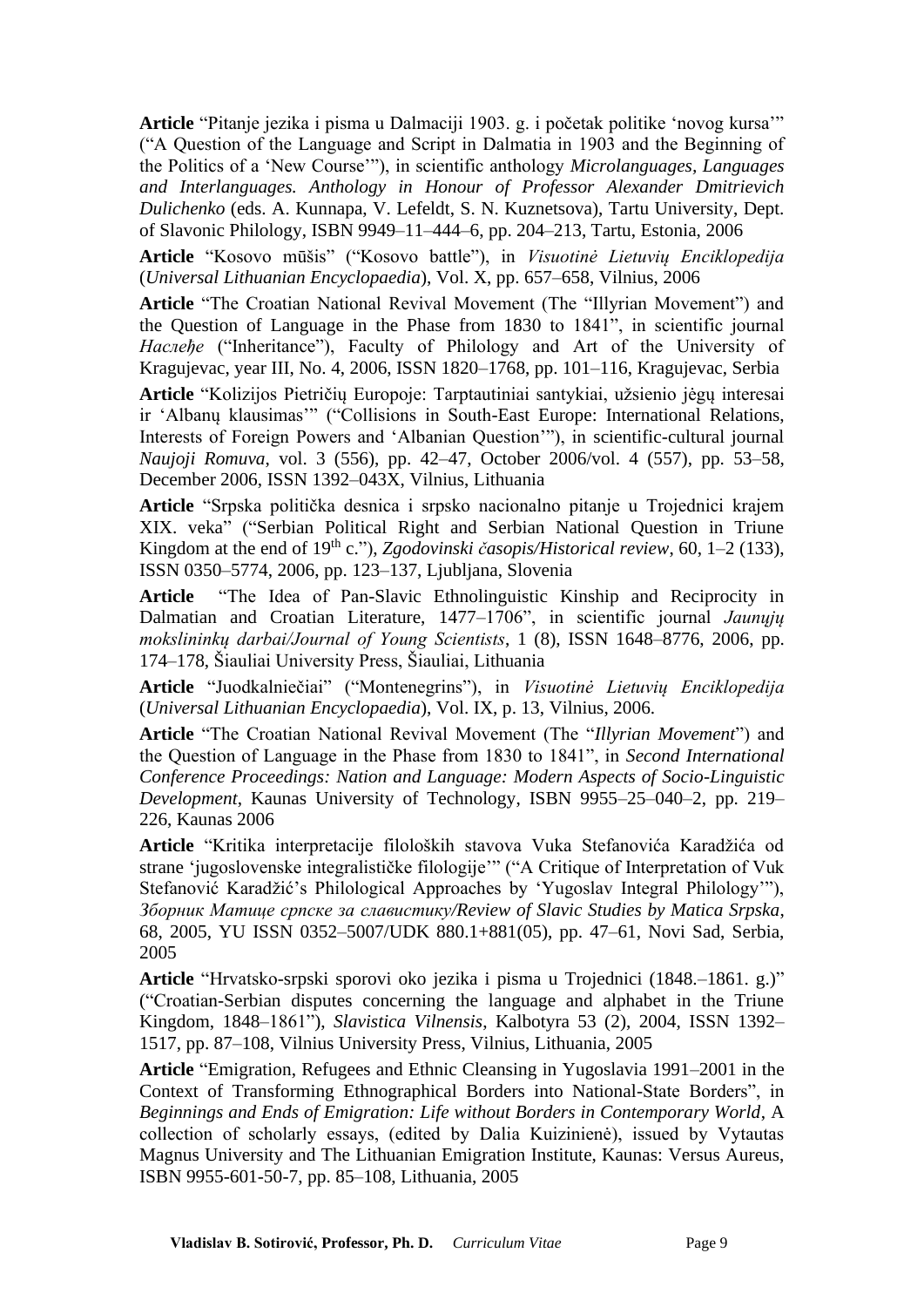**Article** "Nacionalno samoodređenje Hrvata i Srba putem jezika u Trojednoj Kraljevini Dalmaciji, Hrvatskoj i Slavoniji, 1835.–1848. g." ("National selfdetermination of the Croats and Serbs by the language in the Triune Kingdom of Dalmatia, Croatia and Slavonia, 1835–1848"), *Zgodovinski časopis/Historical review*, 58, 3–4 (130), ISSN 0350–5774, 2004, pp. 377–389, Ljubljana, Slovenia

**Articles** upon historical-current Baltic affairs published in Serbian national daily *Dnevnik*, October-December 2004.

**Article** "Rytų klausimas" ("Eastern Question"), in scientific-cultural journal *Naujoji Romuva*, 2004 vol. 1 (546), pp. 45–49, March 2004, vol. 2 (547), pp. 57–61, May 2004, vol. 4 (549), pp. 61–69, December 2004, ISSN 1392–043X, Vilnius, Lithuania

**Article** "Glagolika" ("Glagolitic script"), in *Visuotinė Lietuvių Enciklopedija* (*Universal Lithuanian Encyclopaedia*), Vol. VI, p. 758, Vilnius, 2004.

**Article** "Bosnių kalba" ("Bosnian language"), in *Visuotinė Lietuvių Enciklopedija* (*Universal Lithuanian Encyclopaedia*), Vol. III, p. 382, Vilnius, 2003

**Article** "Pietų Slavų unifikacijos idėjos raida" ("Development of the Idea of South Slavic Unification"), in scientific-cultural journal *Naujoji Romuva*, 2003 vol. 2 (543), ISSN 1392–043X, pp. 50–55, September 2003, Vilnius, Lithuania

**Article** "The Idea of Greater Croatia in the Seventeenth-Century", in Conference proceeding material *Statehood Beyond Ethnicity: Comparative and Trans-National Perspectives in Europe*, Södertörns högskola, University College – Baltic and East European Graduate School, Fleminsberg near Stockholm, 2003, Sweden, pp. 149–189

**Article** "Jezik i pismo kao faktori nacionalnog određenja Hrvata i Srba u XIX. veku" ("Language and Orthography as Factors in National Self-Determination of the 19<sup>th</sup>century Croats and Serbs"), *Slavistica Vilnensis*, Kalbotyra 51 (2), 2002, ISSN 1392– 1517, pp. 39–48, Vilnius University Press, Vilnius, Lithuania, 2002

**Article** "Didysis Kosovo kankinys", ("The Great Kosovo's Martyr") in scientificcultural journal *Naujoji Romuva*, 2002 vol. 4 (541), ISSN 1392–043X, pp. 56–61, December 2002, Vilnius, Lithuania

**Article** "Shaping the Borderlands of *Pax Sovietica Commonwealth* in Central and Southeastern Europe: the Communist Party of Yugoslavia and the Soviet Union during the Second World War", *Lietuvos Istorijos Studijos*, Mokslo darbai, vol. 10, 2002, ISSN 1392–0448, pp. 65–82, Vilnius University Press, Vilnius, Lithuania, 2002

**Article** "Tautinė tapatybė: kas yra albanai? Ilyriškoji albanų antroponimija ir etnogenezė" ("National Identity: Who are the Albanians? The Illyrian Anthroponymy and the Ethnogenesis of the Albanians"), scientific-cultural journal *Liaudies Kultūra*, 2002 vol. 3 (84), ISSN 0236–0551, pp. 31–43, April 2002, Vilnius, Lithuania

**Article** "Civilizacijų konfliktas Balkanuose?" ("The Clash of Civilizations in the Balkans?"), in scientific-cultural journal *Kultūros Barai*, 2001 vol. 11, ISSN 0134– 3106, pp. 50–51, November 2001, Vilnius, Lithuania

**Article** "*Serbia Rediviva*: Меморандум митрополита Стратимировића из 1804. г. о стварању *словенскосрпске велике кнежевине*" ("*Serbia Rediviva:* Memorandum of Metropolitan Stratimirovic from 1804 upon creation of *Slavonic-Serbian Grand Duchy*"), *Slavistica Vilnensis*, Kalbotyra 50 (2), 2001, ISSN 1392–1517, pp. 9–30, Vilnius University Press, Vilnius, Lithuania, 2001

**Article** "Balkanai: Civilizacijų ir politinės įtakos sferų kryžkelėje" ("The Balkans: Crossroads of civilizations and political spheres of influences"), in scientific-cultural